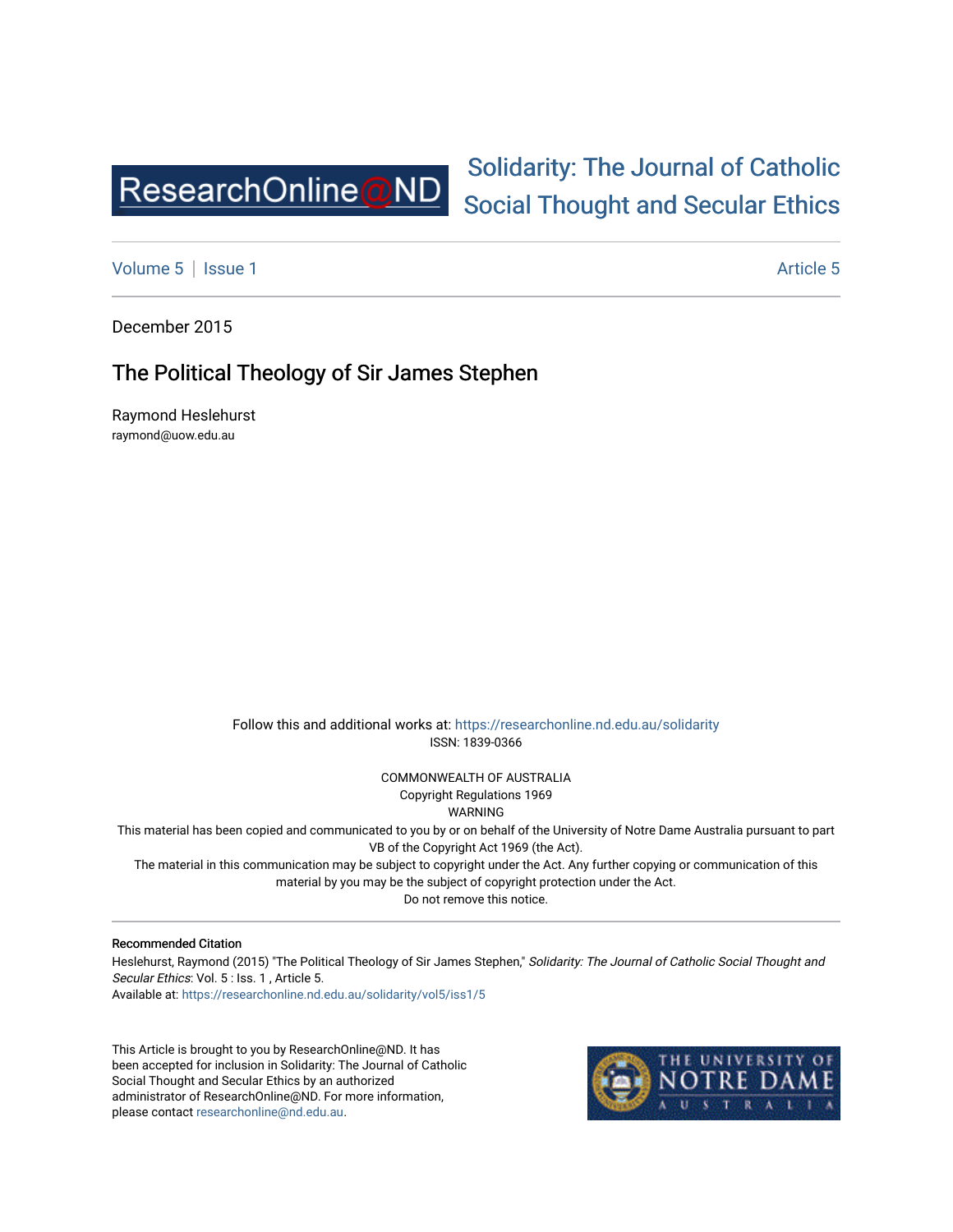The Political Theology of Sir James Stephen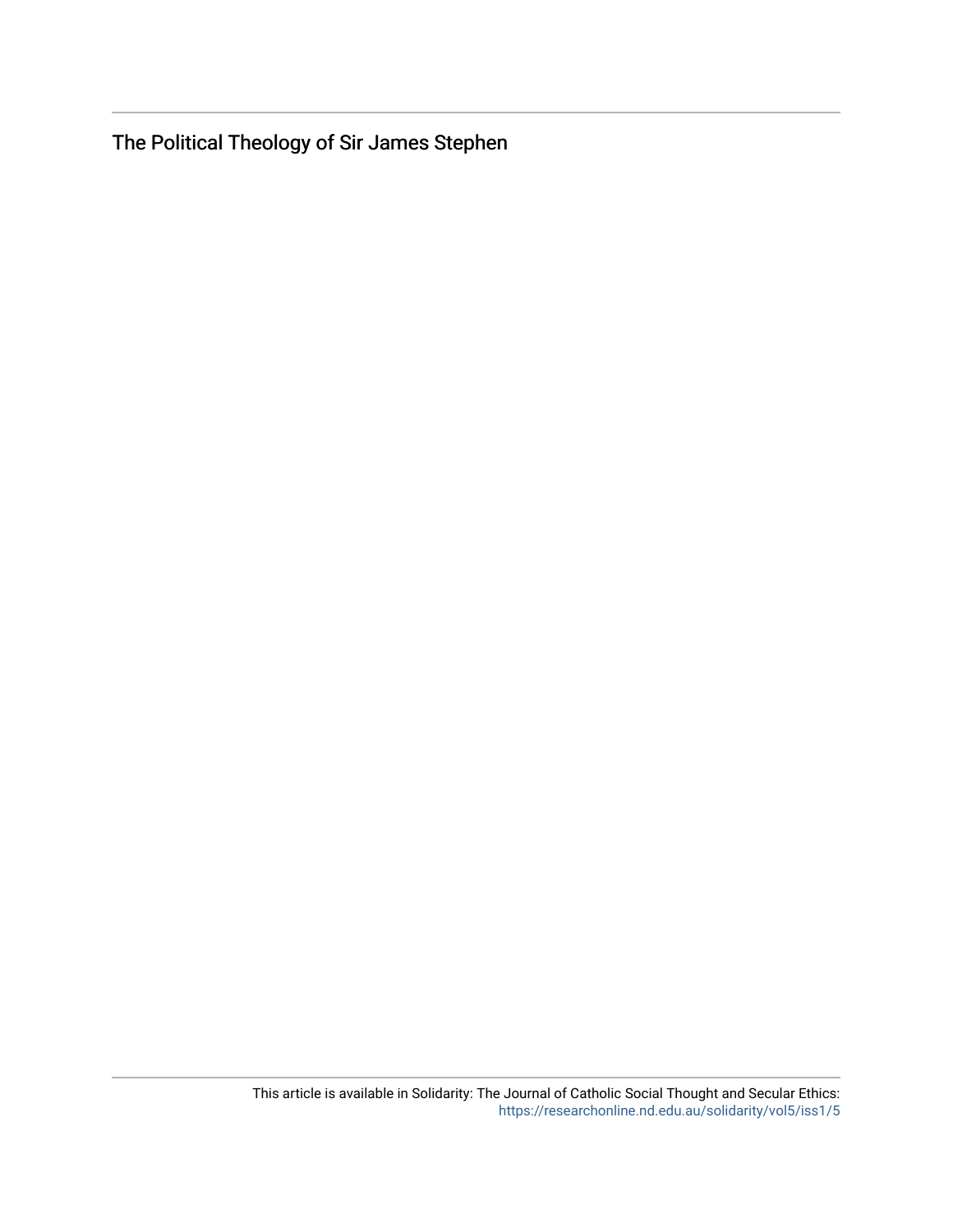#### **The Political Theology of Sir James Stephen**

Raymond Heslehurst

### **Introduction**

The immediate previous Prime Minister of Australia (Mr. Tony Abbott) was sometimes characterised as a 'mad monk'. The attack was used to suggest that he was profoundly affected in his political decisions by his Catholic faith. A similar critique has been raised concerning other federal politicians. Often politicians assert that their personal faith does not affect their public role.

Is this as it should be? How can we determine if it is, in fact, affecting their decisionmaking? A parallel question is, 'What, in fact, is the *faith position* (their world view or philosophy) of any given public person'? Can it simply be assumed to be the 'creedal' position of the religious community to which the particular person belongs? A further question is also raised; it concerns the issue of the integrity of public figures who claim their *faith position* does not control their decision making. Such a position seems to deny the function of such a position.

In this article I wish to examine one particular public figure and demonstrate what his 'political theology' was. I will then make some tentative conclusions concerning both the actuality of and the nature of the effect of a *faith position* on the behaviour of public persons.

#### **I. Sir James Stephen**

James Stephen (1789-1859) was the third son of James Stephen, Master in Chancery, in the late part of the 18th Century and the early part of the 19th in Great Britain. His father was member of the House of Commons, one of the leaders of the anti-slavery campaign, a convinced Evangelical member of the Church of England. He was part of that group of public persons who formed what became known as the Clapham Sect whose leading light was William Wilberforce.

Sir James studied at Trinity Hall, Cambridge (LL.B., 1812). He was called to the Bar at Lincoln's Inn in 1811 and shared his father's work in chancery. He was appointed as a council to the Colonial office in 1813 and later became Assistant Undersecretary in that organization (1834) and then Undersecretary between 1836 and 1847.; 1 the position of Undersecretary is prestigious for being that of the senior Public Servant reporting to the Secretary of State for a particular department. The major role he had as council was to write opinions for the Secretary of State on the acts, ordinances and proclamations of colonial legislation and the gubernatorial acts in colonies. All legislation, ordinances and

 $\overline{a}$ 

1

<sup>&</sup>lt;sup>1</sup> J E Egerton, Australian Dictionary of Biography, vols. (2: MUP, 1967), http://adb.anu.edu.au/biography/stephen-sir-james-2694.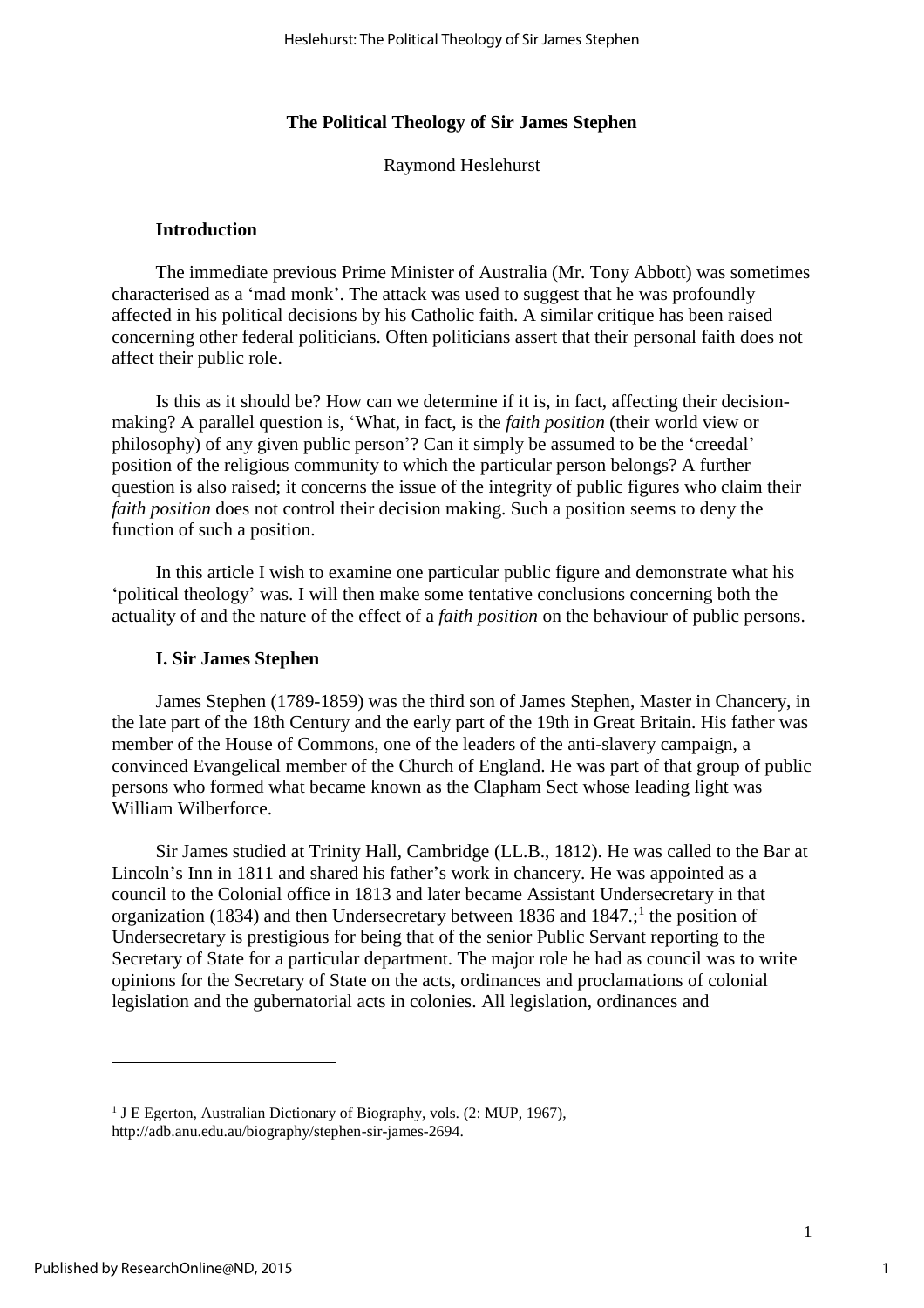proclamations had to be sent to the UK for either Privy Council or Parliamentary scrutiny; and they could be disallowed.

An advantage we have in using Sir James for our purposes is that his minutes on legislation are available. His reasoning is clear and, most importantly, he has left us a clear statement of his personal *faith position* in an epilogue to his book *Ecclesiastical Biography.*<sup>2</sup> For our purposes we will look particularly at his advice concerning religious and anti-slavery legislation.

# **II. Stephen's Advice**

In advice that Sir James wrote concerning an Ordinance issued by the Lieutenant Governor of Malta he points out that the effect of the Ordinance would be that the Lieutenant Governor, the Pope and the Vicar Apostolic in Malta 'will have incurred the guilt of High Treason'. <sup>3</sup> This ordinance allowed Roman Catholics to exercise their normal structure of ecclesiastical government, which put them at odds with civil law. Stephen advised various Colonial Secretaries to acquiesce in such legislation and proclamations even when it was clear that such law applied and that at the very least a controversy would likely ensue. What led an 'Evangelical'<sup>4</sup> to take up such a position?

While one might presume that this was an isolated piece of pragmatism, that it was not can be seen by several other pieces of advice given by Sir James. For example, in an opinion offered on the request of certain bishops in Nova Scotia, he expressed the view that pursuit in the colonies of ecclesial particularity could only be justified if it met with civil approbation.

Whatever the decision [on the bishop's request] may be, it seems to me of importance that the Bishop's Letter should not be made public because the tone of it is such as would infallibly give great offence to those of the colonists who utterly deny the high pretensions of the Episcopal Clergy there and elsewhere. If, as Lord Galkland says, four-fifths of the population belong to other denominations of Christians they will be sour and angry at finding themselves thus spoken of as Dissenters who ought to be quite satisfied with full toleration and religious freedom without claiming to participate in the endowments of the Crown. … Whatever it might be worthwhile to risk for the stability or promoting of the Church of England in Nova Scotia, it would seem bad policy to engage in such a contest without any definite prospect of advantage even in case of success.<sup>5</sup>

Stephen commented on certain Bahamas' legislation (Act 673 of 1821c2) which effectively made all ministers or clergy—with the exception of the Establishment (Church of England)

<sup>2</sup> The Right Honourable Sir James Stephen, *Essays in Ecclesiastical Biography,* Vol. 2., 3 rd ed. (London: Longman, Brown, Green, and Longmans, 1853).

<sup>3</sup> Paul Knaplund, *James Stephen and the British Colonial System*, *1813-1847* (Madison: University of Wisconsin Press, 1953).

<sup>4</sup> Michael Hennell, *Sons of the Prophets: Evangelical Leaders of the Victorian Church* (London: S.P.C.K., 1979).

<sup>5</sup> Knaplund, *James Stephen and the British Colonial System, 1813-1847.*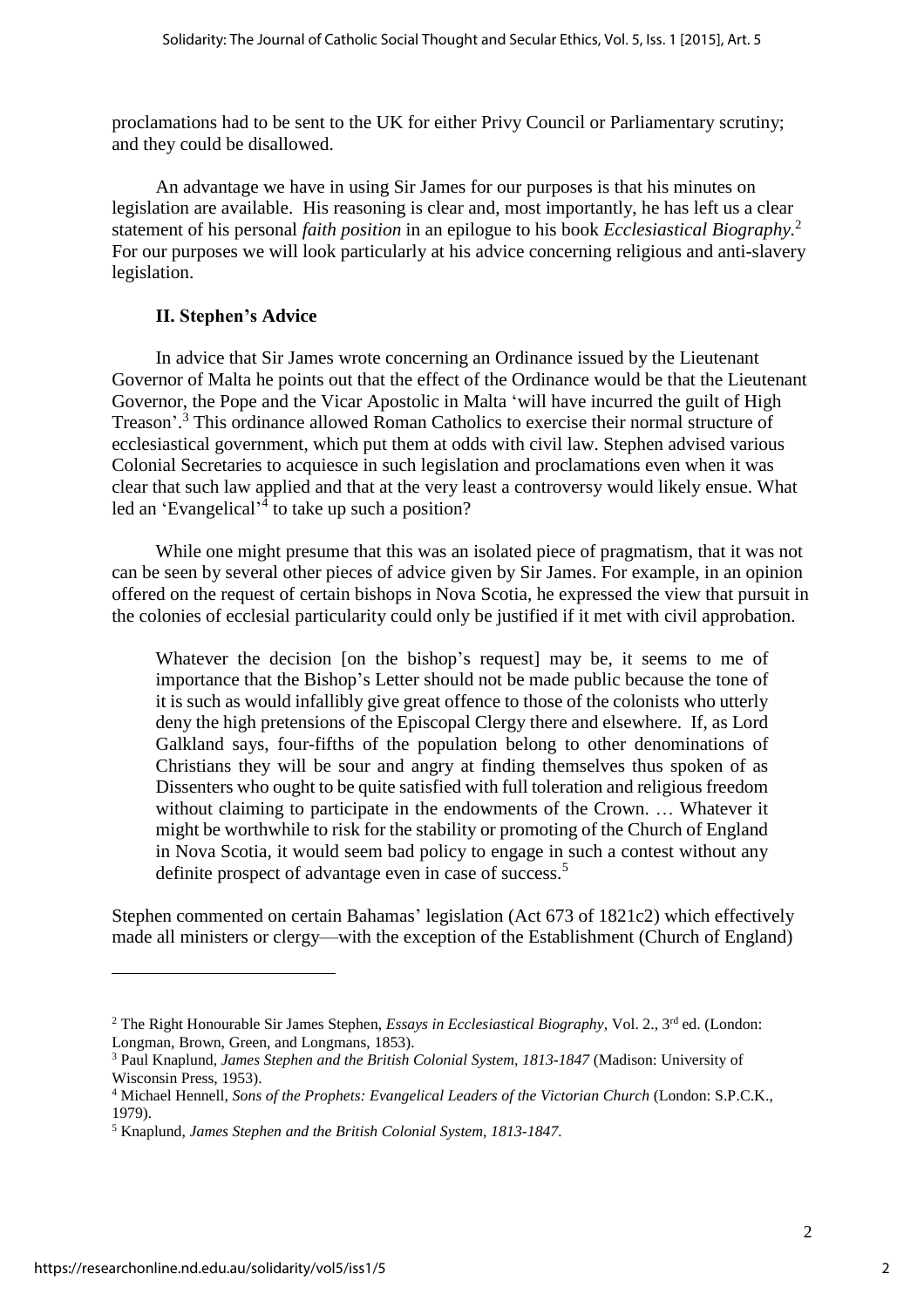clergy—"vagabonds and rogues". <sup>6</sup> That he saw such a designation as odious is clear from his commentary:

On this construction of the act, therefore, the whole body of dissenting Teachers whose discipline or religious opinions require a frequent change of place are left to depend on the uncontrolled will of the Governor for liberty to exercise their office. – If, on the other hand, the act does not intend to except licensed preachers, it amounts to a total prohibition of all public religious instruction by Methodists and others, who, it is notorious, do habitually "go about as preachers of the Gospel." – On either supposition, the act is, I apprehend, entirely at variance with the mild and tolerant spirit of the British Government.<sup>7</sup>

His report of a St Vincent Act of 1843 more clearly showed his heart. It concerned the right to visit hospitals and was intended to restrict this to Establishment Clergy.

If there is any one place from which polemical debate and feeling should be excluded more anxiously than from any other it would seem to be the place where all come to suffer, and very many to die. The regular attendance of a Clergyman at a Hospital is of paramount importance. His peculiar views of Church Discipline, or even of Christian truth, seem to me comparatively immaterial, supposing only that he is a sincere and zealous man. $8<sup>8</sup>$ 

# **III. Sir James' Theology**

The issues of religious tolerance within Christian denominations that arose for Sir James had two dimensions: a Constitutional and theological one. We will take these in reverse order. From a theological perspective, the issue for Sir James was the nature of what was intrinsic to being Christian. As regards his own categorization as a Christian, Sir James is included in Hennell's book<sup>9</sup> on 19th century Evangelical leaders as an Evangelical.<sup>10</sup> Yet this does not seem to be the position he himself espoused. For Sir James, being a Christian required recognition of one's membership in a fellowship that believes in the divinity of Christ and the authority of the Scriptures, but he did not restrict that fellowship to adherents of only one denomination of Christianity. A particular contribution by Sir James that reveals his approach to the Christian belief was a series of articles for the Edinburgh Review on significant Christian figures and movements. These were not restricted to English or Protestant figures; and he later expanded them, added an epilogue and published them in a separate volume, namely *Essays in Ecclesiastical Biography*. <sup>11</sup> Writing of his father, he stated:

<sup>6</sup> Knaplund, *James Stephen and the British colonial system, 1813-1847*, 137.

<sup>7</sup> Knaplund, *James Stephen and the British colonial system, 1813-1847*, 137.

<sup>8</sup> Knaplund, *James Stephen and the British colonial system, 1813-1847*, 140.

<sup>9</sup> Michael Hennell, Sons of the Prophets: Evangelical Leaders of the Victorian Church (London:: S.P.C.K., 1979).

<sup>&</sup>lt;sup>10</sup> The use of a capitalised form indicates a member of the Church of England who followed an evangelical form of the Faith.

<sup>11</sup> James Stephen, *Essays in Ecclesiastical Biography.*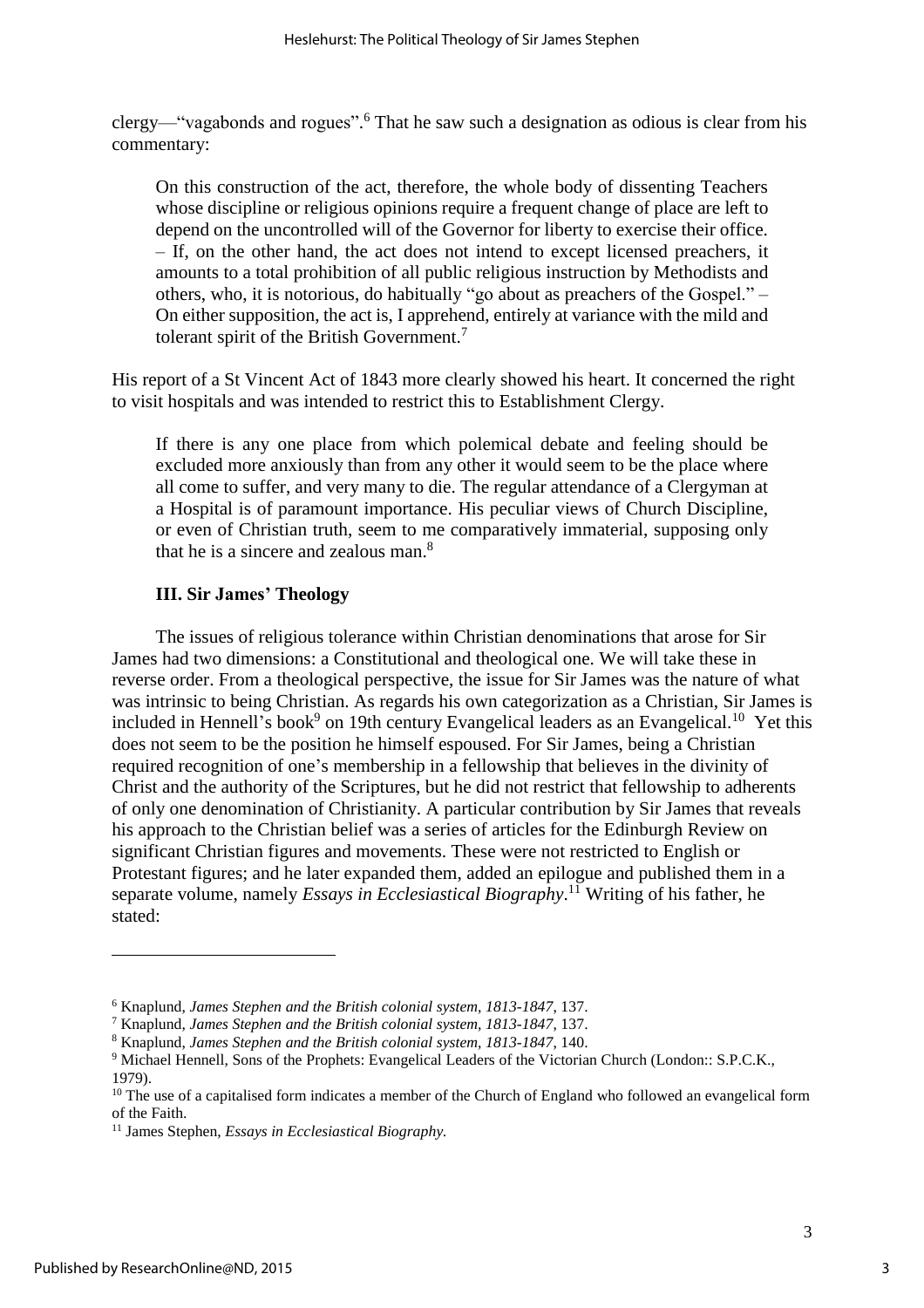My father gave in his Essays a sufficient indication of his religious creed. That creed, while it corresponded to his very deepest emotions, took a peculiar and characteristic form. His essay upon the 'Clapham Sect' shows how deeply he had imbibed its teaching, while it yet shows a noticeable divergence namely his inclusion on the Faith of people whom his father would have considered simply 'nominal Christians'. 12

Sir James' own views on theology emphasized two principal themes: Light and Love, which can be interpreted as allowing for religious divergence among Christians.

From our Redeemer himself we have learnt what are the two commandments on which hang all the law and the prophets. From the disciple who lay in his bosom, and who he selected as the channel of his higher revelations, we have learnt what are the two truths on which hang all the other doctrines of the Gospel. The first is, that God is light – the second is, that God is love.<sup>13</sup>

He then proceeded to extrapolate from these two ideas, firstly to argue that all the faculties of human existence emanate from God as light; our 'natural instincts, 'our natural aversion towards material things',<sup>14</sup> our sensitive instincts, intellectual instincts, judicial instincts – 'the use of our free will and free agency which is entrusted to us<sup>15</sup>, our moral instincts – 'the law written on our hearts'<sup>16</sup>, social instincts, and the light of understanding are all explained in terms of God's emanation. The light of understanding is crucial in that it is "the faculty which observes and reflects, which collects, premises, and deduces inferences; which has truth for its logic and reason for its guide".<sup>17</sup> However, he went on at this point to warn against an idolatrous elevation of reason. He had already warned of the potential for moral weakness to undermine the use of our instincts, arguing that their use was hampered "in each by corruption of the recipients, or obscured by their infirmity."<sup>18</sup>

His final exposition of God as light is discussed in the context of "the light of Revelation".<sup>19</sup> As he put it:

The Holy Scriptures differ from other writings in kind rather than in degree.<sup>20</sup> They, and they alone, have taught us whatever it most concerns us to know of Him who

<sup>12</sup> Leslie Stephen, *The Life of Sir James Fitzjames Stephen Bart.*, K.C.S.I. A Judge of the High Court of Justice (London: Smith, Elder, & Co., 1895)

<sup>13</sup> Stephen, *Ecclesiastical Biography*, 463.

<sup>14</sup>Stephen, *Ecclesiastical Biography*, 464.

<sup>15</sup>Stephen, *Ecclesiastical Biography*, 465.

<sup>16</sup> Stephen, *Ecclesiastical Biography*, 465.

<sup>17</sup> Stephen, *Ecclesiastical Biography*, 466.

<sup>18</sup> Stephen, *Ecclesiastical Biography*, 463.

<sup>19</sup> Stephen, *Ecclesiastical Biography*, 467.

 $20$  While Stephen regards the Holy Scripture as different in kind to other religious works his overall handling of the material shows that he does not hold the 'Reformation' idea of sola scriptura.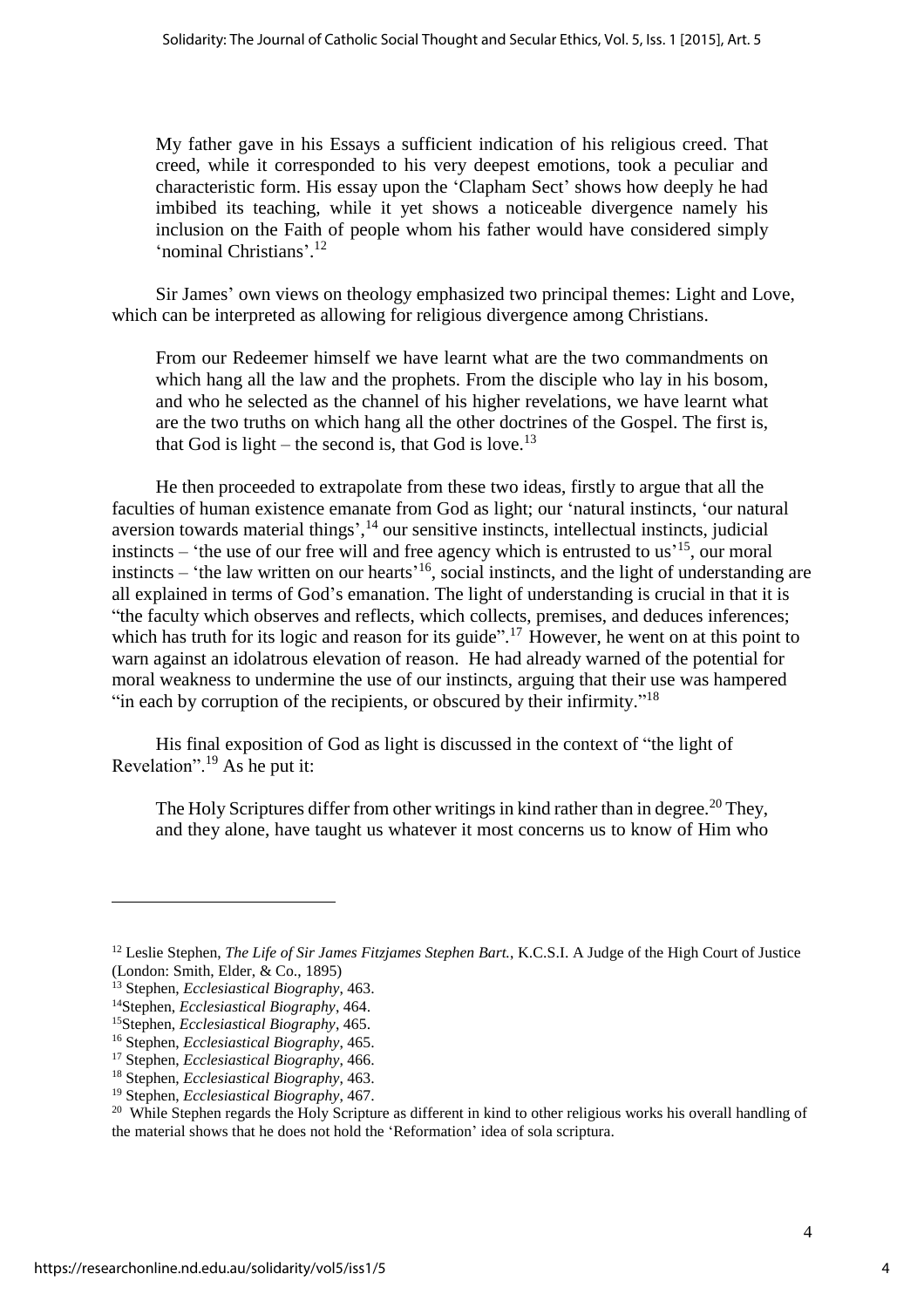made us, and ourselves – of the relationships in which we stand with Him, and of the duties which those relationships impose upon us.<sup>21</sup>

His view of Scripture is not simplistic or unalloyed, rather he sees it pointing to 'one great Being as the common object and centre of all revealed truth;  $an^{22}$  incarnation of deity'.<sup>23</sup> However, the biography is not a self-explicit doctrinal document. Rather it is his description and analysis of moments in Christian history which reveal the *faith position* of those significant figures within that list. Sir James listed movements and the opinions of central figures within the Christian world—some of which were divergent but which nonetheless each claimed to be the truth—to muse:

Shall we then conclude that this celestial guide is erroneous or equivocal? God forbid! Or shall we say, that of the so many paths thus pursued by so many contending sects, there is one, and only one, which is trodden by the honest, the candid, and the upright, and that all who deviate from that one path, are victims of their own levity, or prejudice, or insincerity? Or may we not find some other explanation of this phenomenon, compatible at once with the reverence due to the sacred canon, and with charity due by every man to his brother?<sup>24</sup>

The second of Sir James' two principal theological themes was that which emphasized that 'God is love'. By this he not only meant that God is loving, but that 'God is love'. <sup>25</sup> This is a far greater claim and discovery since 'it enables us to discern … the moral nature of our Creator in the yet remaining traces in ourselves of His image and likeness.<sup>26</sup> He also goes on to make the unusual observation that, since God is love there must be that *to* love, and so 'the creation is coeval with the creator'. <sup>27</sup> In asserting the co-eternity of God and creation, Sir James is denying the all-but universally-held belief that the creation has both a beginning and an ending and that God precedes the creation.<sup>28</sup> Sir James then went on to argue that man was therefore created free so as to be able to respond with love, a response that only a free creature can make. In fact, he explains that it would be a moral evil for a person to withhold the 'love which He demands';  $^{29}$  and since humans can and do respond in this way, the divine love, for our benefit does not degenerate into 'fondness' but provides 'remedial punishment' to bring us to cumulatively better responses.<sup>30</sup>

<sup>21</sup> Stephen, *Ecclesiastical Biography*, 467.

<sup>&</sup>lt;sup>22</sup> The question that must be asked here is, does he mean at this point that Jesus of Nazareth is only 'an' incarnation of deity or is he orthodox and means 'the' incarnation? Is he, in fact, Trinitarian? We have looked at this issue also with reference to Sir James FitzJames Stephen's suggestion that his father was Socinian. For this thesis, see p. 128.

<sup>23</sup> Stephen, *Ecclesiastical Biography*, 468.

<sup>24</sup> Stephen, *Ecclesiastical Biography*, 470.

<sup>25</sup> Stephen, *Ecclesiastical Biography*, 478.

<sup>26</sup> Stephen, *Ecclesiastical Biography*, 478.

<sup>27</sup> Stephen, *Ecclesiastical Biography*, 479.

<sup>&</sup>lt;sup>28</sup> This concept of God being coeval with the universe is picked up by the 20<sup>th</sup> Century Process Theologians, such as the English philosopher-mathematician, Alfred North Whitehead (1861-1947) and the American philosopher-ornithologist, Charles Hartshorne (1897-2000). [http://plato.stanford.edu/entries/process-theism/.](http://plato.stanford.edu/entries/process-theism/)

<sup>29</sup> Stephen, *Ecclesiastical Biography*, 481.

<sup>30</sup> Stephen, *Ecclesiastical Biography*, 481.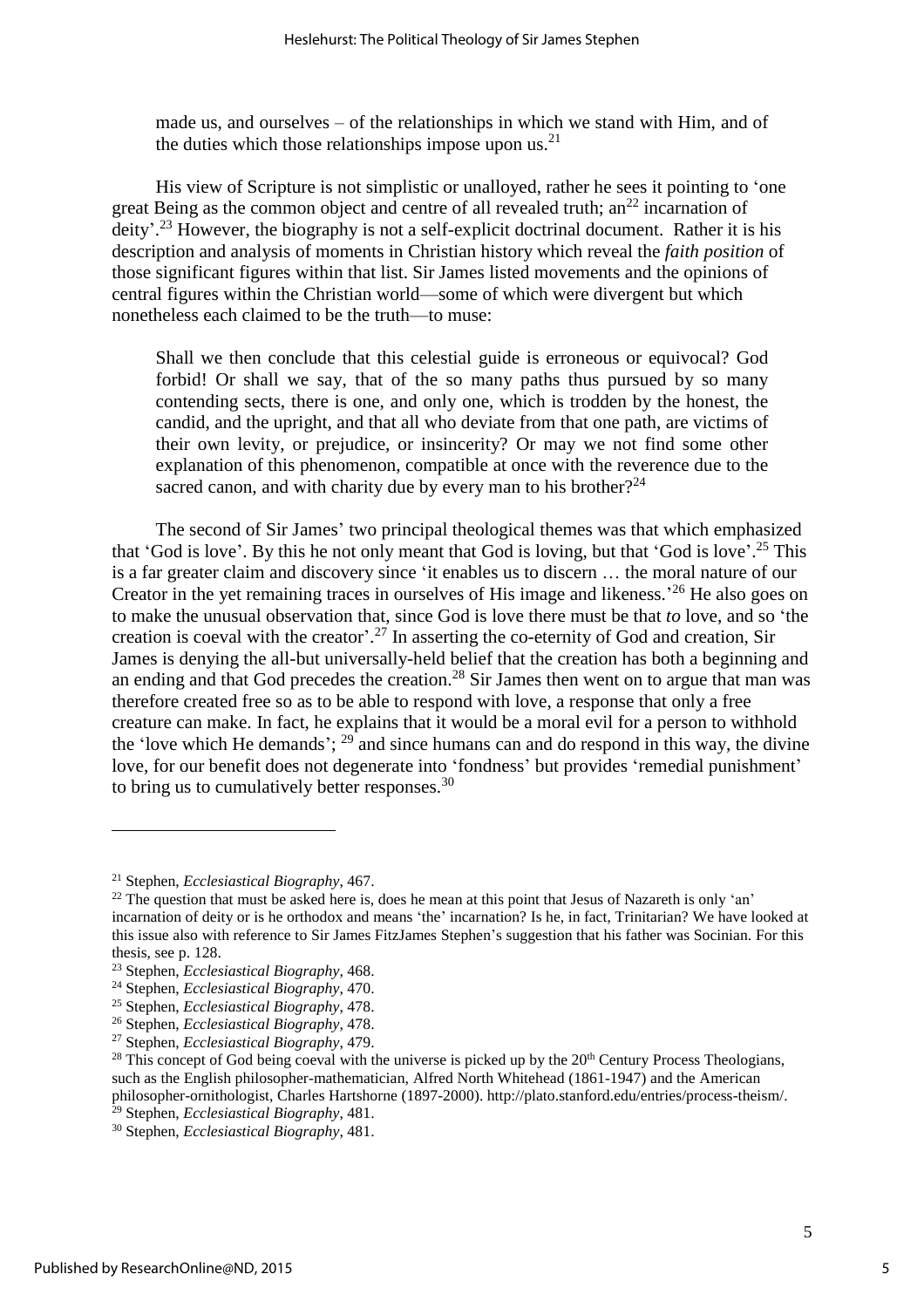To enable humans to engage with God, our Father, in 'infinite condescension' 'the Divine Logos, his own communicative energy (is) infused into one of the children of Adam'.<sup>31</sup> This Christology was challenged at the time, as his footnote on page 482-3 indicates. In that footnote, he said that he was not seeking to differ with the creeds and articles of the Church of England and noted that our knowledge of the Trinity and Incarnation is, at its best, but a probing into the eternal. He seems to this writer to be seeking to avoid the issues which Christological and Trinitarian theology place in the face of a general theistic approach to God. Rather than engaging with ontological questions, it is communication, a practical form of rationality and love, with which he seeks to interact and which expresses his understanding of true Christianity.

This practical approach is evident in the view he expresses: "That God is love, is proclaimed from Bethlehem, and from Calvary, in a voice penetrating the inmost heart; but in a voice which addresses the heart only, and which summons us not to investigate, but to worship." 32

Sir James does speak of Christ as our 'atoning sacrifice and the High Priest by whom that sacrifice is offered'. Yet, although one cannot be absolute, on balance it would seem that his view is closer to that of Abelard—for whom Divine love shown in Jesus of Nazareth provokes a response of Love from us—rather than to the forensic substitutionary atonement which we can see in the founding members of Clapham. For the Clapham Sect, this was necessary due to acceptance of the idea of the absolute corruption of our human nature, but this idea is never explicitly affirmed in Sir James' writing and its rejection is consistent with Sir James' comments above.<sup>33</sup> He, himself, admitted that one might call him Latitudinarian as many were who "passed a long series of years in a free intercourse with every class of society".<sup>34</sup> But one must also remember Sir Leslie Stephen's comment on his father's views.

Whatever doubts or tendencies to doubt might affect his intellect, they never weakened his loyalty to his creed. He spoke of Christ, when such references were desirable, in a tone of the deepest reverence blended with personal affection.<sup>35</sup>

### **IV. Constitution and Establishment**

Yet Sir James' advice about the relationship between religious commitment and civil activity, as it was to be expressed in law, did not turn simply on a theological belief although his belief allowed him to give precedence to the legal situation of the time as he saw it. Like Hennell, Knaplund describes Sir James as an evangelical yet he clearly believed that Stephen was committed to religious plurality and equality before the law especially within the

<sup>31</sup> Stephen, *Ecclesiastical Biography*, 482.

<sup>32</sup> Stephen, *Ecclesiastical Biography*, 484.

<sup>&</sup>lt;sup>33</sup> Speaking of visiting the sick he says of the clergyman "His peculiar views of Church Discipline, or even of Christian truth, seem to me comparatively immaterial, supposing only that he is a sincere and zealous man." See page 3.

<sup>34</sup> Stephen, *Ecclesiastical Biography*, 56.

<sup>35</sup> Stephen, *The Life of Sir James Fitzjames Stephen*, 59.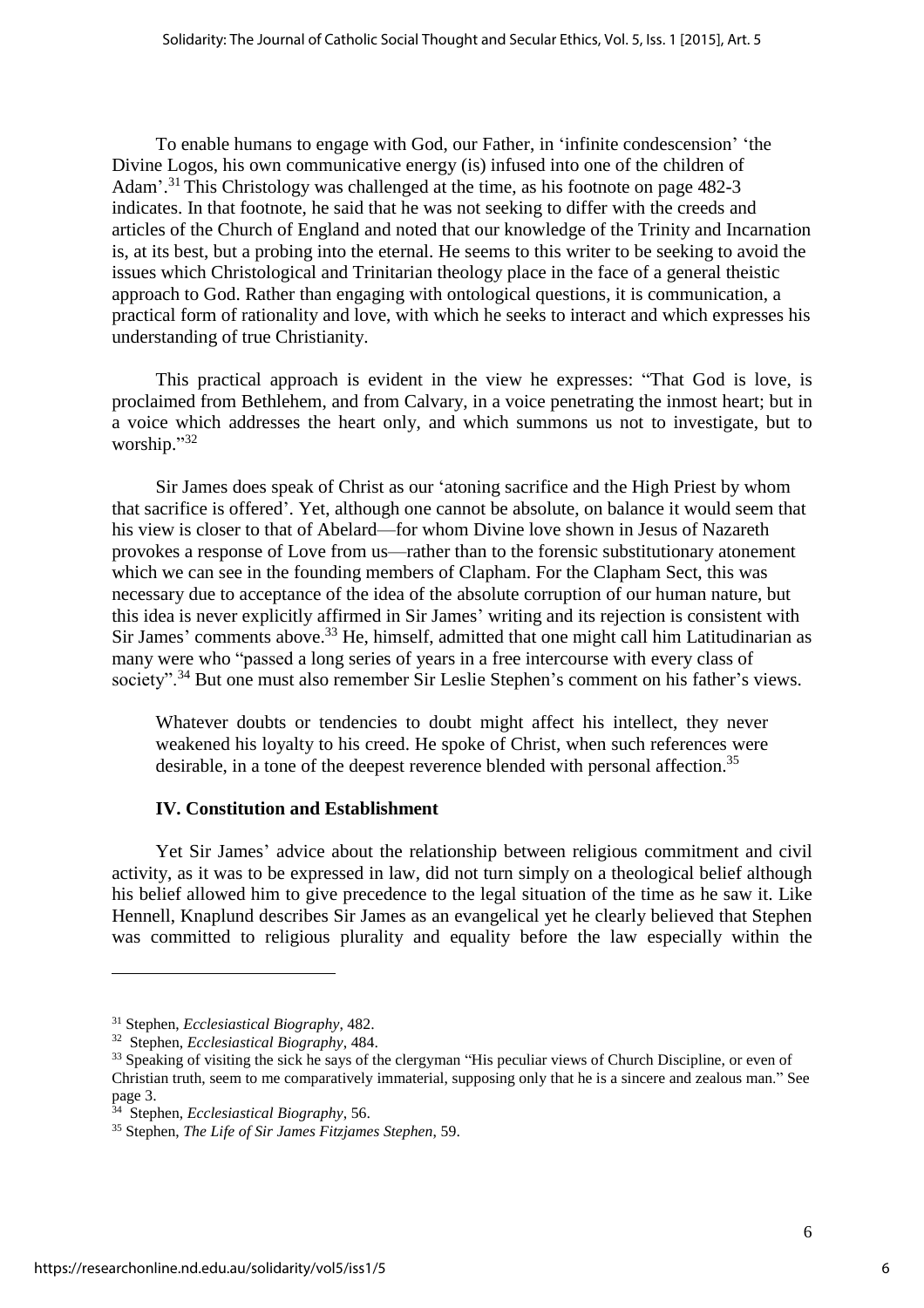colonies.<sup>36</sup> Such a stance was very different to the Evangelicalism of Clapham and of the early Victorian period. "Toleration and equality for all Christians ultimately came to mean the abolition of legal disabilities based on creed. With this reform Stephen has general sympathy."<sup>37</sup>

Yet it is also clear that Stephen was committed to the law as in place in the United Kingdom. In dealing with certain decisions in Upper and Lower Canada and Malta concerning Roman Catholics and their bishops' relationship to the civil authorities, he drew attention to the effect that the Elizabethan Act of Supremacy had: "I apprehend … that such a recognition is directly opposed to the Act of Supremacy of the 1st year of Queen Elizabeth cap 1, s 16  $&17.$ <sup>38</sup>

In the case of the Malta Ordinance, as noted earlier, Knaplund points out that the Lieutenant Governor, the Pope and the Vicar Apostolic 'will have incurred the guilt of High Treason'. <sup>39</sup> Stephen's advice to various Colonial Secretaries to acquiesce in such legislation and proclamations seems to be based in utility in governing rather than a strict implementation of the law of the United Kingdom, even when it is clear that such law applied. In it Stephen seems to recognise the historically contingent nature of the Act of Supremacy or a difference that consists, in the fact that it was the United Kingdom not England which ruled the colonial territories. This he notes expressly in comments on the fact that in the United Kingdom there are two established churches: the Church of England in England and the Presbyterian Church in Scotland.<sup>40</sup>

In an opinion, also referred to above, on a request of certain bishops in Nova Scotia, the underpinning of Stephen's views are clear. His motivation, even if he preferred the Established Church (*C of E),* was the maintaining of stable civil government. It seems that, in his mind, pursuit in the colonies of ecclesial particularity could only be justified if it met with civil approbation.

… Whatever it might be worthwhile to risk for the stability or promoting of the Church of England in Nova Scotia, it would seem bad policy to engage in such a contest without any definite prospect of advantage even in case of success.<sup>41</sup>

Knaplund points out that in a report on an earlier Nova Scotian Act, Stephen had written, 'it is utterly impossible to stem, on the North American Continent, the Current of popular opinion in favour of an absolute equality amongst all Christian Societies, and in favour of equal rights of all to Legislative assistance'.<sup>42</sup>

 $\overline{a}$ 

7

7

<sup>36</sup> Knaplund, *James Stephen and the British Colonial System, 1813-1847*, 166-167.

<sup>37</sup> Knaplund, *James Stephen and the British Colonial System, 1813-1847*, 149.

<sup>38</sup> Knaplund, *James Stephen and the British Colonial System, 1813-1847*, 144.

<sup>39</sup> Knaplund, *James Stephen and the British Colonial System, 1813-1847*, 146.

<sup>40</sup> Knaplund, *James Stephen and the British Colonial System, 1813-1847*, 141.

<sup>41</sup> According to a minute of the Colonial Office by Sir James Stephen of 30 June, 1842 in Knaplund, *James Stephen and the British Colonial System, 1813-1847*, 138.

<sup>&</sup>lt;sup>42</sup> According to a report, October 7, 1841, on Nova Scotia Act No 2186, C. O., 323: 56, folios 7-8 [C. O. refers to Colonial Office Archives.] in Knaplund, *James Stephen and the British colonial system, 1813-1847.*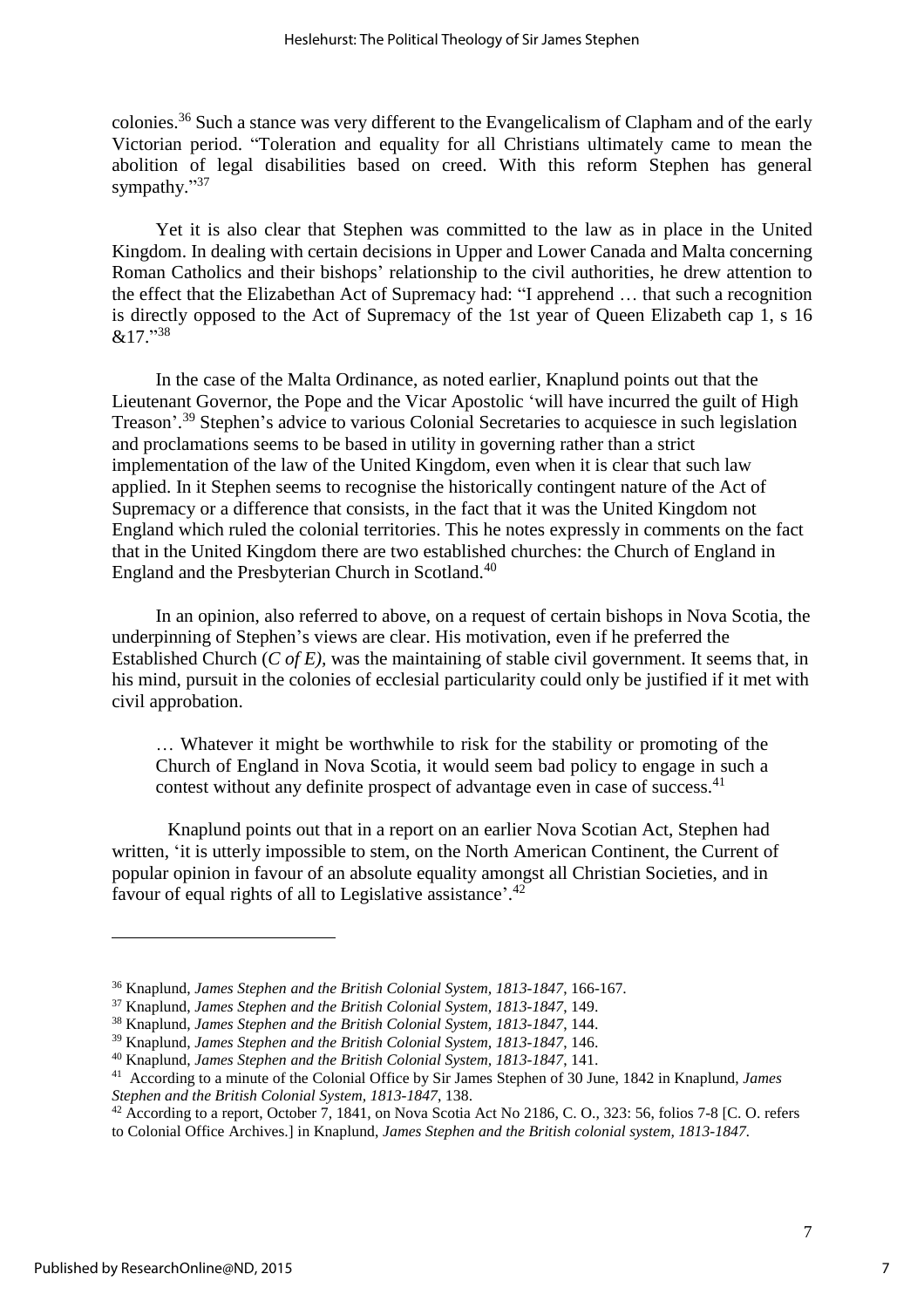This approach is allied to Sir James' comments on conscience in his *Epilogue*, which emphasize the primacy of the individual conscience. He is opposed to any 'fellow-men' as rulers over one's conscience, for freedom is indispensable if one is to love.<sup>43</sup> This natural or creationally-given guardian is seen even in the general consent of humanity, which he argues provides a guide to right and just action. As he put it:

Nor is the hyperbole, Vox populi vox Dei, a mere extravagance, if it be understood only as recognising that beneficent constitution of our common nature which renders every concurrence of mankind in their moral judgements at once so terrible to guilt and so encouraging to good desert.<sup>44</sup>

# **V. Conclusion Concerning Sir James**

We can now summarise the shape of Sir James' 'Political Theology'. The primary principal is that the law, in all its complexity, is not to be overridden by a 'particular form of the Faith'. Given the obligation placed upon humanity by God (who is Love and whose defining attitudes toward us is Love) there must ultimately be freedom of will to allow a proper response of love toward God. This position reflects what he takes to be the purpose and desire of a people and while not 'a democrat' he is committed to the idea of 'parliamentary government<sup>145</sup> as it had developed to his point in time. Clearly he does not find a multi-denominational Christian situation to be fundamentally injurious to the good governance of the state. One could almost say that he saw it as necessary to a free society, given the fact of the multi-denominational Christian world he confronted.

# **VI. Is there Anything to Learn from Sir James' Approach?**

It is difficult to assess how he would handle a truly 'liberal' understanding of the Faith in the face of his pragmatic attitudes toward governing and his insistence of the 'fullness' of the Christian revelation. What he would make of a multi-faith or secular state (in the modern sense) cannot be determined.<sup>46</sup>

However, it is clear that Sir James' theology enabled him to allow a variety of settlements in the colonial situation. In this he was helped by the nature of the 'English' legal approach and the constitutional settlement then in place in Great Britain. In this he stood at odds with his near contemporaries Robert and Samuel Wilberforce, who were his cousins due to the fact that his step-mother was the sister of their father, William. But, as we have seen he was not just the 'objective public servant', rather his commitment to a theological position and to practical acceptance of the reality of competing denominations, affected his theology, the way he viewed political administration and the way he viewed individuals.

His position is clearly logically coherent; as we have seen, for Sir James, his *faith* position affected how he viewed humanity and individual humans. Unless one regards religion as only affecting 'piety', it is hard to see how any decision is not affected by one's

<sup>43</sup> Stephen, *Ecclesiastical Biography*, 485.

<sup>44</sup> Stephen, *Ecclesiastical Biography*, 481.

<sup>45</sup> It may be of interest that Sir James was one of the architects of the New South Wales Constitution in 1845.

<sup>&</sup>lt;sup>46</sup> I would hazard that he would find it difficult to justify in the light of his belief in the 'revelation of Christ'.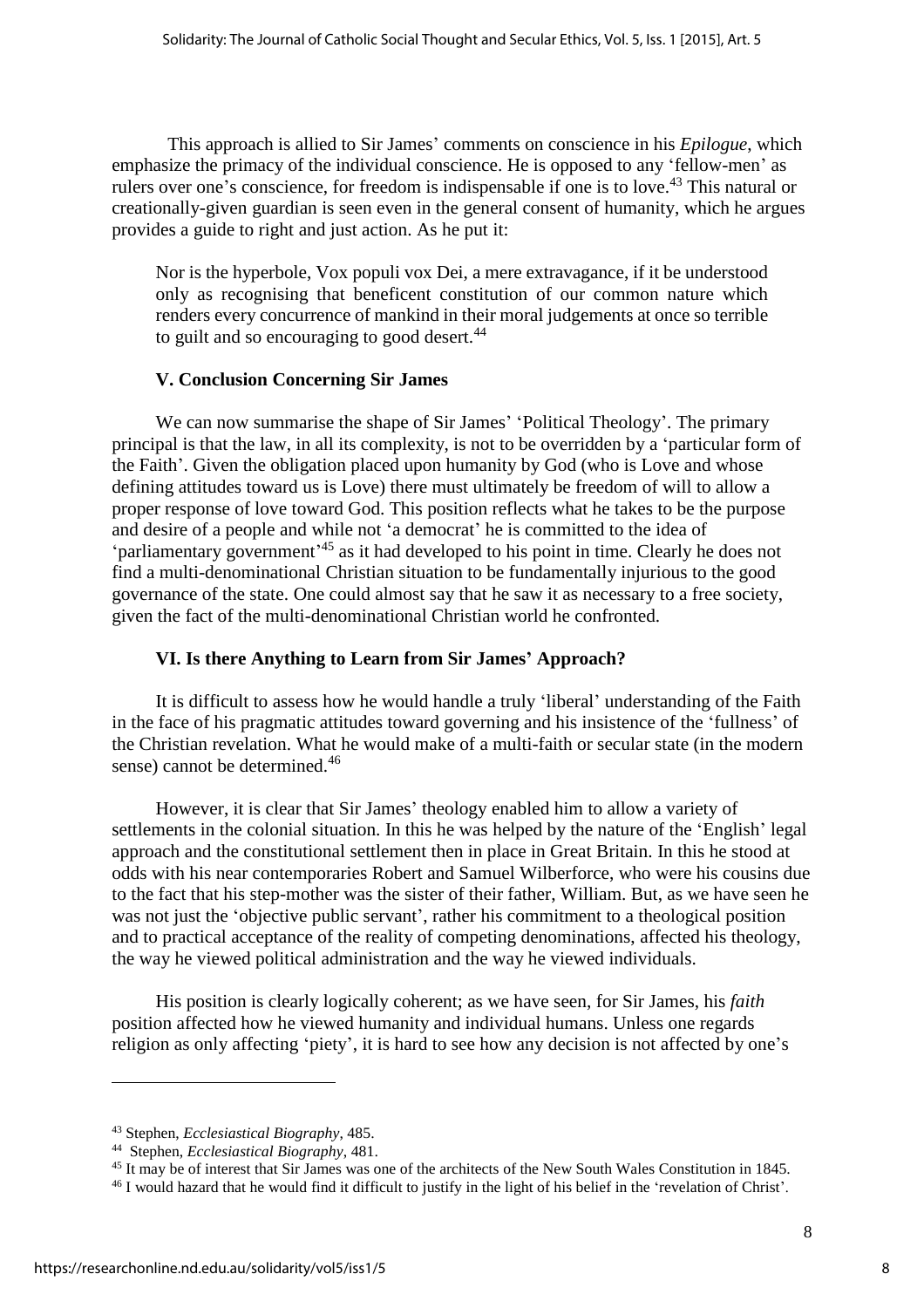*faith position*. Judaism, Christianity and Islam all have public faces. It is expressed in their eschatological beliefs. Given the nature of these beliefs they ought to affect the way their adherents view the 'constitution' under which they are living, how they see humans (as in each case, the doctrine of creation and scriptural evidence would reinforce the notion that *faith*, by its very nature, involves the whole human experience –private and public.

Yet Sir James shines light on the question of how we know his belief. If we had just his written minutes we would be justified in coming to the conclusion that, while being a member of the Church of England, he did not represent either the evangelicalism of his father nor the High Church position of his friends the Wilberforces. However, we may be able to say more but with caution. We could not, reasonably, conclude that his *faith position* was a major factor in his public actions.

Fortunately we have his own assessment of his position as Sir Leslie Stephen has recorded it. From this we can see that his actions and advice was certainly influenced to a large degree by his *faith position.* Unlike his Wilberforce contemporaries, he was able to adapt to the new 'constitutional' position developing in the first half of the 19th century.<sup>47</sup> The question of the role of faith in regard to civil matters is one of integrity for the public person. With Sir James we see that his position, as he himself understood it, was consistent with his actions. One could reasonably suggest that any public person who wishes to maintain intellectual and moral integrity should be as personally clear as Sir James, who clearly demonstrates integrity as a social virtue. His behavior appears to be well-described in the definition of personal integrity offered by Cheshire Calhoun, who argues that:

[p]ersons of integrity treat their own endorsements as ones that matter, or ought to matter, to fellow deliberators. Absent a special sort of story, lying about one's views, concealing them, recanting them under pressure, selling them out for rewards or to avoid penalties, and pandering to what one regards as the bad views of others, all indicate a failure to regard one's own judgment as one that should matter to others.<sup>48</sup>

If we recognize that Christian eschatology asserts not the sovereignty of nations, but the sovereignty of the resurrected Christ over all nations, then can a person who truly believes this say that their public actions are not, at least to some degree, influenced by their *faith position* and still maintain any integrity?

Another way of asking the same question is to enquire as to whether it is not reasonable to suggest that one can discover the *actual* rather than the *creedal* position of any public person by observing their acts and comments. Thus when a politician uses the term 'tolerance' in the sense of an affirmation of various competing *faith positions* (the manner in which it appears most common in 21st Century), and then compares that commitment to tolerance to the creedal position of the religious community to which the politician belongs, would one not be justified in drawing attention to any discrepancy.<sup>49</sup>

 $\overline{a}$ 

9

<sup>&</sup>lt;sup>47</sup> For detail of the Wilberforce response to the same issues, see Raymond E Heslehurst, "Sons of the Prophets': Continuity and Change in Clapham Evangelicalism".

<sup>48</sup> Cheshire Calhoun, '"Standing for Something," *Journal of Philosophy*, no. 92 (1995): 235-260.

<sup>49</sup> For further exploration of this, see my University Sermon at UOW in Raymond E Heslehurst, Ed, "The Richard Johnson College Ltd Papers" (Wollongong, NSW, 2012).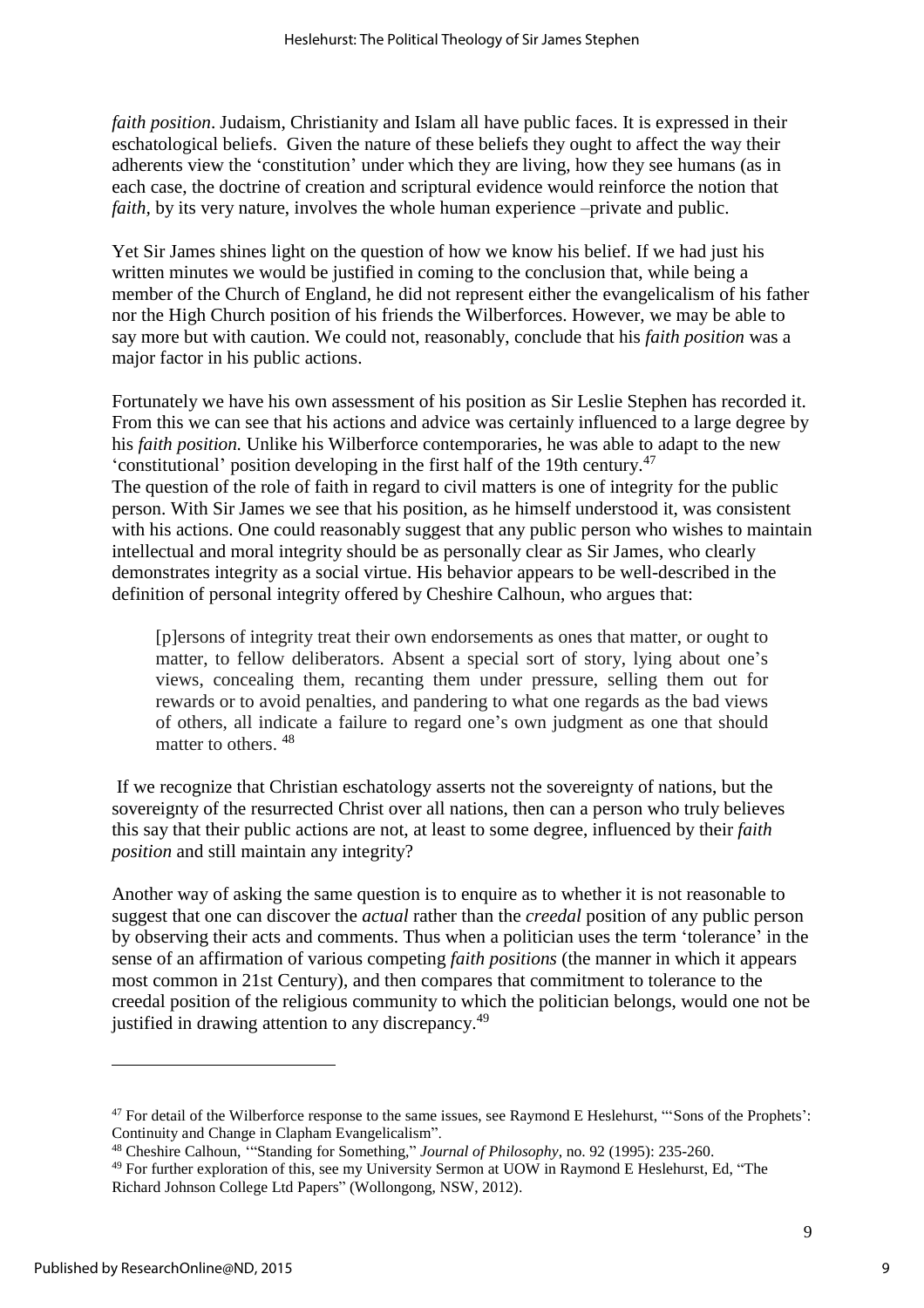We are faced here with what we might identify as competing horizons or truth vectors, which can be described as religious, constitutional and political. It is important for public persons to be aware of the way they deal with these, either implicitly or explicitly. In a democracy it is also important for public persons to be transparent in showing us how they deal with these truth vectors, so as to give us confidence in their participation in the democratic process.